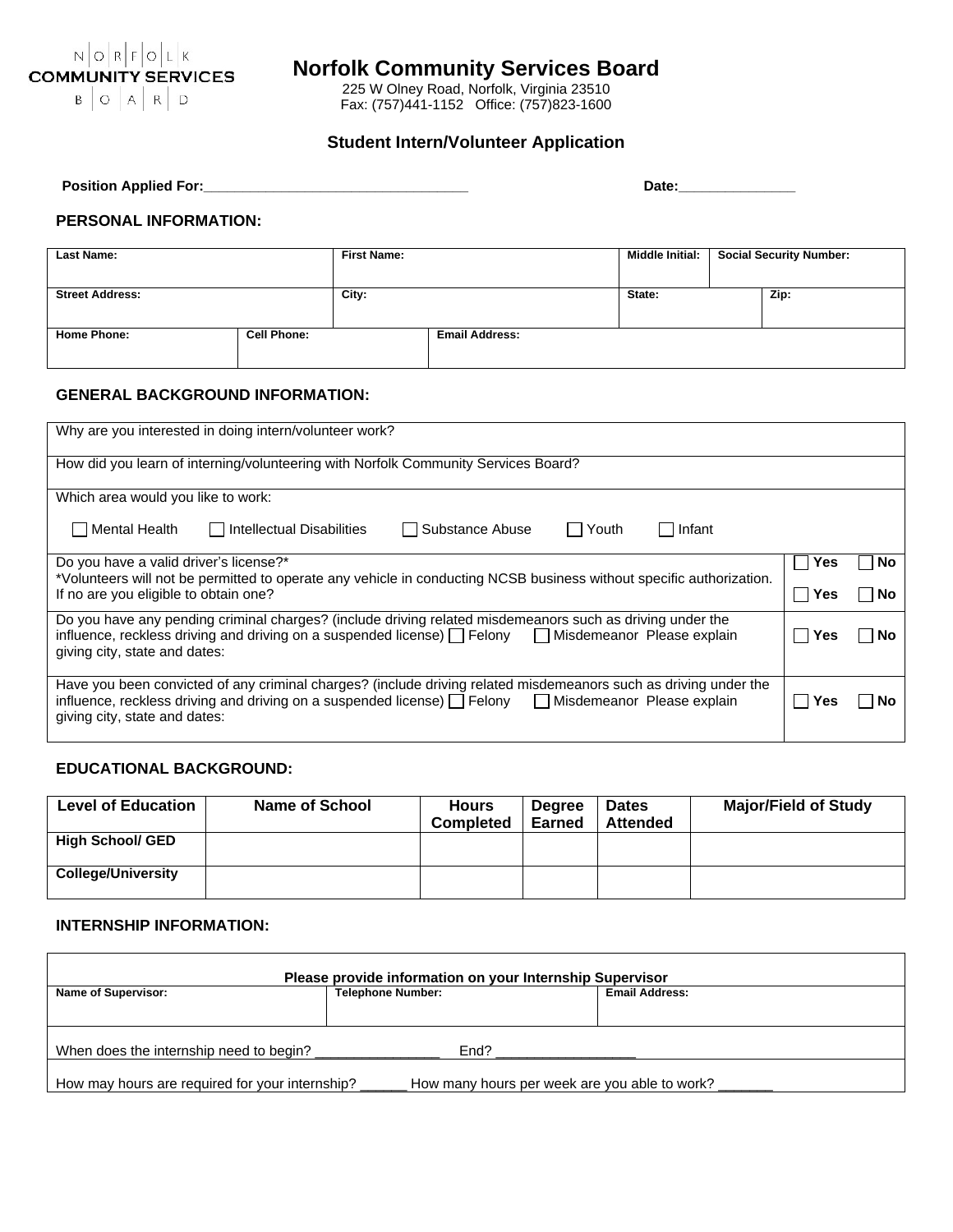# **COMPUTER SKILLS:**

| . .<br>Skills.<br>application<br>uputer.<br>experience.<br>rtware<br>anv<br>ditional<br>indicate<br>Including<br>$\sim$ $\sim$ $\sim$<br>∪om<br>ado<br>-801 |                     |                 |                |                  |              |                  |
|-------------------------------------------------------------------------------------------------------------------------------------------------------------|---------------------|-----------------|----------------|------------------|--------------|------------------|
| Word                                                                                                                                                        | <b>VCQI</b><br>וסט. | 00000<br>ACCES. | 3/400<br>יים ה | Speed:<br>∟vpin⊂ | 'VPM<br>with | $rr$ nro<br>טו ש |
|                                                                                                                                                             |                     |                 |                |                  |              |                  |

# **EMPLOYMENT AND VOLUNTEER EXPERIENCE:**

The Employment section and any Supplementary Experience Form(s) must be completed. A resume may be attached, however "See attached resume" is not acceptable and application will be considered incomplete. Starting with your most recent *relevant* employment, please describe all paid, military and or applicable volunteer experience. Describe those duties and responsibilities that best demonstrate your qualifications for this position.

I have no employment/volunteer experience

| <b>Job Title:</b>                   |                          | <b>Immediate Supervisor:</b>                             |           | <b>Type of Business:</b> |
|-------------------------------------|--------------------------|----------------------------------------------------------|-----------|--------------------------|
| <b>Employer Name:</b>               | <b>Employer Address:</b> |                                                          |           | <b>Employer Phone:</b>   |
| Dates of Employment: From:          | To:                      | May we contact: $\Box$ Yes                               | $\Box$ No |                          |
| <b>Reason for leaving:</b>          |                          | Hours per week:<br>Full-time <sup>[1]</sup><br>Part-time |           | Volunteer                |
| <b>Job Duties/Responsibilities:</b> |                          |                                                          |           |                          |

| <b>Job Title:</b>                   |                                                                |                          | <b>Immediate Supervisor:</b> |    | <b>Type of Business:</b> |
|-------------------------------------|----------------------------------------------------------------|--------------------------|------------------------------|----|--------------------------|
| <b>Employer Name:</b>               |                                                                | <b>Employer Address:</b> |                              |    | <b>Employer Phone:</b>   |
| Dates of Employment: From:          | To:                                                            |                          | May we contact: $\Box$ Yes   | No |                          |
| <b>Reason for leaving:</b>          | Hours per week:<br><b>TFull-time</b><br>Part-time<br>Volunteer |                          |                              |    |                          |
| <b>Job Duties/Responsibilities:</b> |                                                                |                          |                              |    |                          |
|                                     |                                                                |                          |                              |    |                          |
|                                     |                                                                |                          |                              |    |                          |
|                                     |                                                                |                          |                              |    |                          |

| <b>Job Title:</b>                   |                          | <b>Immediate Supervisor:</b>                           | <b>Type of Business:</b>        |
|-------------------------------------|--------------------------|--------------------------------------------------------|---------------------------------|
| <b>Employer Name:</b>               | <b>Employer Address:</b> |                                                        | <b>Employer Phone:</b>          |
| Dates of Employment: From:          | To:                      | May we contact: $\Box$ Yes                             | No.<br>$\overline{\phantom{a}}$ |
| <b>Reason for leaving:</b>          |                          | Hours per week:<br>Full-time <sup>[</sup><br>Part-time | Volunteer                       |
| <b>Job Duties/Responsibilities:</b> |                          |                                                        |                                 |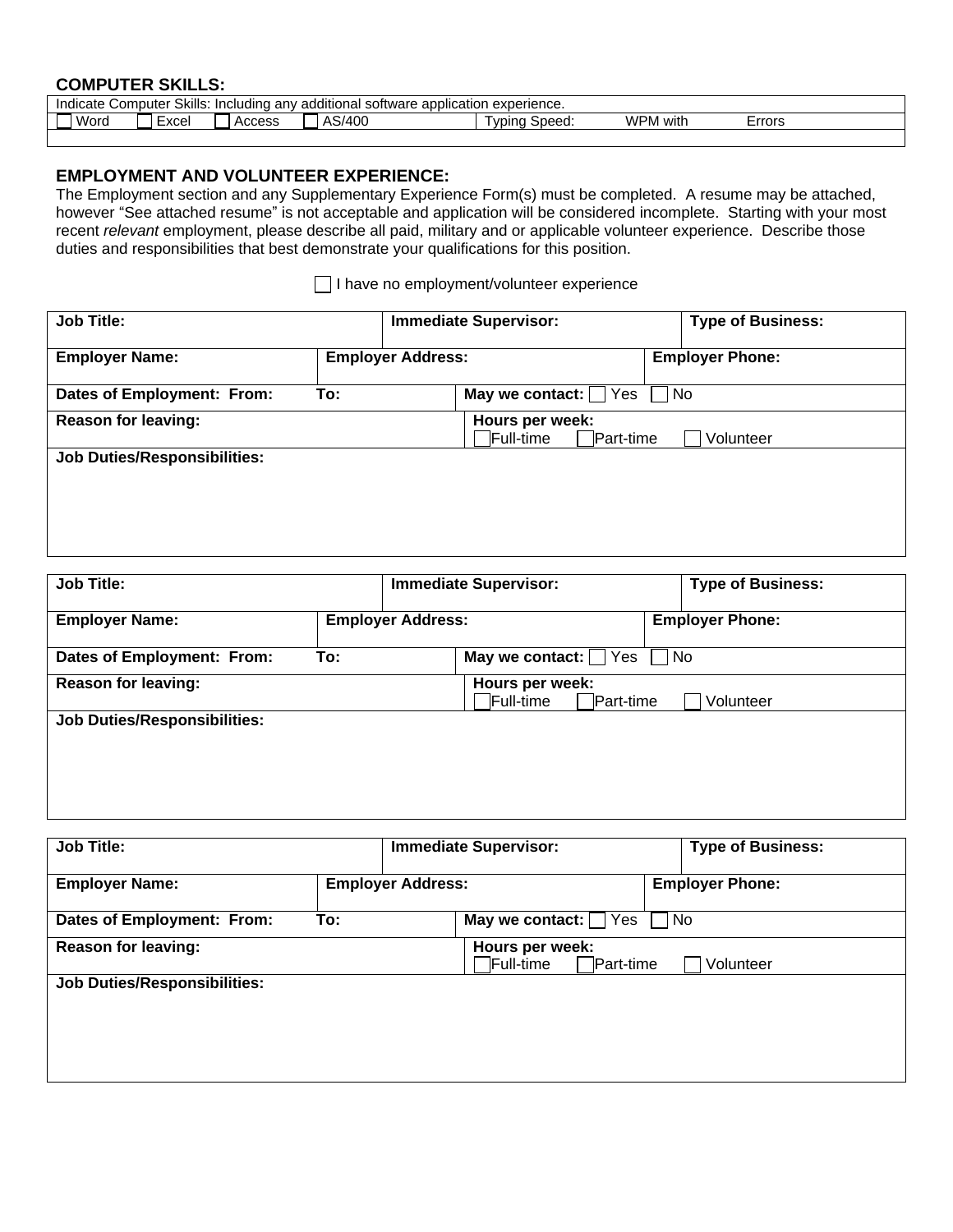#### **REFERENCES:**

Please list three (3) persons (not a relative) we may contact regarding your qualifications, character, and reliability. At least one reference must be a Supervisor or Professor. Student Interns must provide information about school faculty or staff making the referral.

| <b>Reference: 1</b> |        |          |                   |  |  |  |
|---------------------|--------|----------|-------------------|--|--|--|
| Name:               | Title: | Company: | Telephone Number: |  |  |  |
| <b>Reference: 2</b> |        |          |                   |  |  |  |
| Name:               | Title: | Company: | Telephone Number: |  |  |  |
| <b>Reference: 3</b> |        |          |                   |  |  |  |
| Name:               | Title: | Company: | Telephone Number: |  |  |  |

#### **AUTHORIZATION/ ACKNOWLEDGEMENT:**

- 1. I acknowledge that of the important responsibilities involved in working with children and/or adult consumers, Norfolk Community Services Board normally checks on the suitability of new workers. This procedure applies to both employees and volunteers, since it is our policy to treat volunteers with all the consideration awarded employees. A Criminal Background and Child protective Services check may be performed. A Department of Motor Vehicles Check may be performed. You may be required to have a Tuberculin Skin Test.
- 2. I hereby authorize the individuals and organizations listed on the Norfolk Community Services Board Student Intern/ Volunteer Application to furnish information concerning me to Norfolk Community Services Board as requested on this reference form.
- 3. I understand that Norfolk Community Services Board is a drug free workplace and that using or being under the influence of illegal substances or alcohol while volunteering is grounds for termination.

## **CONFIDENTIALITY:**

Norfolk Community Services Board volunteers, student interns, and employees have a primary obligation to safeguard information about individuals obtained in the course of teaching, practice, or research. Personal information is communicated to others only with the person's written consent or in those circumstances where there is clear and imminent danger to the client, to others, or to society. Disclosures of counseling information are restricted to what is necessary and relevant.

- a. All materials in the official record shall be shared with the client who shall have the right to decide what information may be shared with anyone beyond the immediate provider of services and to be informed of the implications of the materials to be shared.
- b. The anonymity of clients served in public and other agencies is preserved, if at all possible, by withholding names and personal identifying data. If external conditions require reporting such information, the client shall be so informed.
- c. Information received in confidence by one agency or person shall not be forwarded to another person or agency without the client's written permission.
- d. Service providers have a responsibility to insure the accuracy and to indicate the validity of data shared with third parties,
- e. Case reports presented in classes, professional meetings, or in publications shall be so disguised that no identification is possible unless the client or responsible authority has read the report and agreed in writing to its presentation or publication.
- f. Counseling reports and records are maintained under conditions of security and provisions are made for